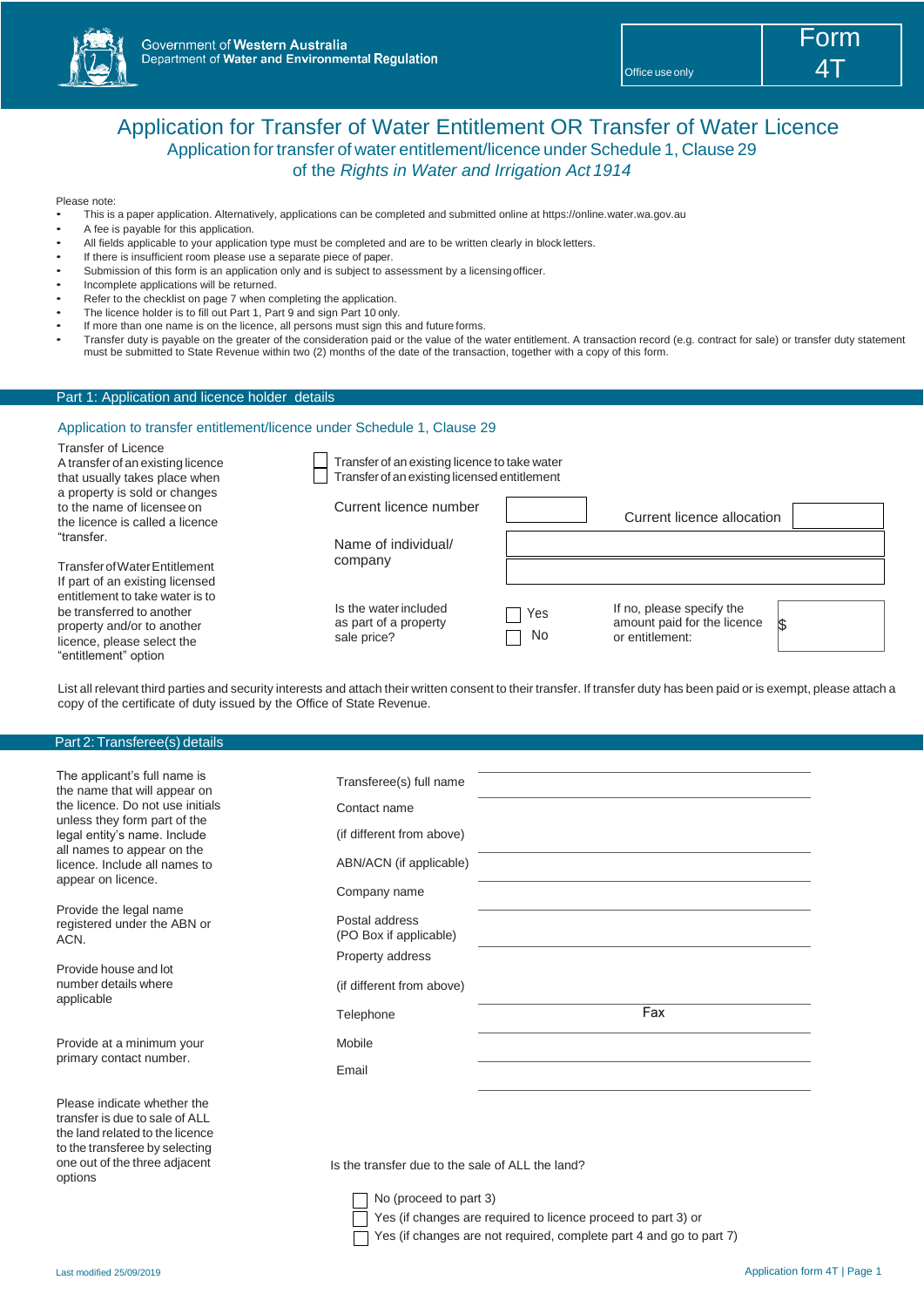|                                                                                                                                                                                                                                                                                                                                                                                                                                                                                                                                                                                                                                                                                                                                                                                                                 | Part 3: Transferee(s) Property from which water is to be taken  |                                       |                                                                       |                                             |                                                                                                                                                                                                                                                                                                                                                                                                                                                                                       |                                                      |
|-----------------------------------------------------------------------------------------------------------------------------------------------------------------------------------------------------------------------------------------------------------------------------------------------------------------------------------------------------------------------------------------------------------------------------------------------------------------------------------------------------------------------------------------------------------------------------------------------------------------------------------------------------------------------------------------------------------------------------------------------------------------------------------------------------------------|-----------------------------------------------------------------|---------------------------------------|-----------------------------------------------------------------------|---------------------------------------------|---------------------------------------------------------------------------------------------------------------------------------------------------------------------------------------------------------------------------------------------------------------------------------------------------------------------------------------------------------------------------------------------------------------------------------------------------------------------------------------|------------------------------------------------------|
| Legal land description(s) for<br>properties should be provided<br>as they appear on the<br>Certificate of Title (e.g. Lot 75<br>on Plan 14797)<br>Legal land descriptions for<br>mining tenements should be<br>provided as they appear on                                                                                                                                                                                                                                                                                                                                                                                                                                                                                                                                                                       | <b>OR</b>                                                       | Property<br>Mine name<br>Mining field | Area of property<br><b>GPS Coordinates</b><br>Mining tenement numbers | Easting                                     | Northing                                                                                                                                                                                                                                                                                                                                                                                                                                                                              | ha<br>Zone                                           |
| TENGRAPH.                                                                                                                                                                                                                                                                                                                                                                                                                                                                                                                                                                                                                                                                                                                                                                                                       |                                                                 |                                       |                                                                       |                                             |                                                                                                                                                                                                                                                                                                                                                                                                                                                                                       |                                                      |
| Part 4: Transferee(s) Legal Access<br>This field is required to be completed<br>What is the nature of your access to the land on which the water is located?<br>by the third party and relevant legal<br>access information must be provided.<br>Own the land<br>Lease the land from the Crown<br>Mining tenement<br>Please note: An application for a 5C<br>Approval of landholder to use land<br>licence must satisfy the requirements<br>of Schedule 1 Clause 3 of the Rights<br>(attach copy of landholder's written approval and the term of the lease)<br>in Water and Irrigation Act 1914 to<br>satisfy the legal access requirements<br>Negotiating to purchase or lease the land<br>to the land.<br>(provide copy of contract of sale/lease or owner's name)<br>Name<br>Date<br>Other (please specify) |                                                                 |                                       |                                                                       |                                             |                                                                                                                                                                                                                                                                                                                                                                                                                                                                                       |                                                      |
|                                                                                                                                                                                                                                                                                                                                                                                                                                                                                                                                                                                                                                                                                                                                                                                                                 | Part 5: Transferee Details of Water Use                         |                                       |                                                                       |                                             |                                                                                                                                                                                                                                                                                                                                                                                                                                                                                       |                                                      |
| transactions for Western Australia                                                                                                                                                                                                                                                                                                                                                                                                                                                                                                                                                                                                                                                                                                                                                                              | Transferee to complete below information where applicable:      |                                       |                                                                       |                                             | Transferor(s) (Part 10) and Transferee(s) are required to complete the relevant water usage details as applicable in relation to the existing 5C licence,<br>including current and proposed areas of irrigation, crop types and any other water uses. Please note upon submission of this application an officer from the<br>Regional Office may contact you to undertake a compliance inspection of the property in accordance with 'Operational Policy No. 5.13 - Water entitlement |                                                      |
| used?                                                                                                                                                                                                                                                                                                                                                                                                                                                                                                                                                                                                                                                                                                                                                                                                           | Where is the water to be<br>Tick all that apply                 |                                       | House<br>Industrial<br>Mining                                         | Garden/lawn<br>Horticultural<br>Aquaculture | Fire fighting<br>Stock watering                                                                                                                                                                                                                                                                                                                                                                                                                                                       |                                                      |
| 1 acre is equal to 0.4 ha<br>$1$ kL = 1000 litres                                                                                                                                                                                                                                                                                                                                                                                                                                                                                                                                                                                                                                                                                                                                                               |                                                                 |                                       | Other<br>Area (for garden / lawn or other use)                        |                                             |                                                                                                                                                                                                                                                                                                                                                                                                                                                                                       | ha                                                   |
| Irrigation use:<br>Planting density<br>(number of plants<br>per hectare e.g. for<br>orchards, tree farms<br>etc.)                                                                                                                                                                                                                                                                                                                                                                                                                                                                                                                                                                                                                                                                                               | Irrigation use - specify each<br>crop type (ie carrots, apples) |                                       | <b>Planting density</b><br>(per ha)<br>if applicable                  | Irrigation method                           | Usage area (ha)                                                                                                                                                                                                                                                                                                                                                                                                                                                                       | <b>Estimated annual</b><br>quantity (kL)<br>if known |
| Irrigation method<br>(e.g. sprinkler,<br>trickle, butterfly<br>sprinkler).                                                                                                                                                                                                                                                                                                                                                                                                                                                                                                                                                                                                                                                                                                                                      |                                                                 |                                       |                                                                       |                                             |                                                                                                                                                                                                                                                                                                                                                                                                                                                                                       |                                                      |

Total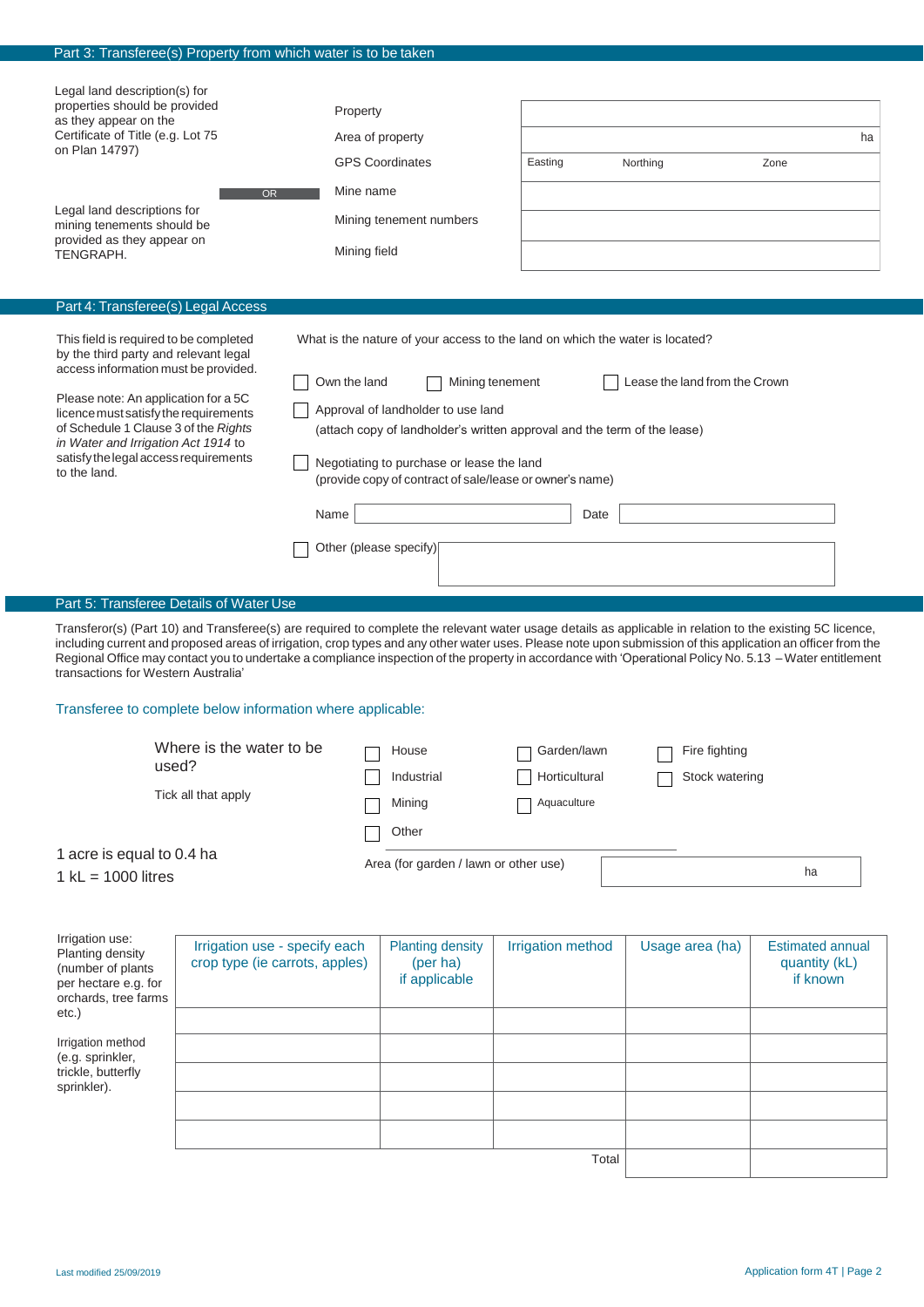## Part 5: Continued

normal conditions and are usually fed by hand or by mechanical means.

| Stock use:<br>Stock type<br>(e.g. sheep,<br>horses) Describe | Specify each stock type &<br>description of operation<br>(e.g. sheep, cattle, feedlot meat production) | Average No of<br>stock (Yr) | <b>Intensive</b><br>operation<br>(Y/N) | <b>Estimated annual</b><br>quantity (kL) if<br>known |
|--------------------------------------------------------------|--------------------------------------------------------------------------------------------------------|-----------------------------|----------------------------------------|------------------------------------------------------|
| operation (e.g.                                              |                                                                                                        |                             |                                        |                                                      |
| meat production,                                             |                                                                                                        |                             |                                        |                                                      |
| breeders.                                                    |                                                                                                        |                             |                                        |                                                      |
| agistment). Intensive                                        |                                                                                                        |                             |                                        |                                                      |
| means conditions in                                          |                                                                                                        |                             |                                        |                                                      |
| which the cattle or                                          |                                                                                                        |                             |                                        |                                                      |
| stock are confined                                           |                                                                                                        |                             |                                        |                                                      |
| to an area smaller                                           |                                                                                                        |                             | Total                                  |                                                      |
| than that required                                           |                                                                                                        |                             |                                        |                                                      |
| for grazing under                                            |                                                                                                        |                             |                                        |                                                      |

| Aquaculture use:<br>Aquaculture type<br>(e.g. yabbies,<br>marron, fish etc). | Aquaculture use - specify<br>each type of operation | Plan of operation<br>details attached<br>(Y/N) | No of times<br>ponds<br>emptied per<br>year | <b>Estimated annual</b><br>quantity (kL) if<br>known |
|------------------------------------------------------------------------------|-----------------------------------------------------|------------------------------------------------|---------------------------------------------|------------------------------------------------------|
| Details of pond<br>dimensions,                                               |                                                     |                                                |                                             |                                                      |
| holding facilities,<br>evaporation,                                          |                                                     |                                                |                                             |                                                      |
| seepage and                                                                  |                                                     |                                                |                                             |                                                      |
| discharge must be<br>supplied.                                               |                                                     |                                                | Total                                       |                                                      |

| Other water use:<br>Other water<br>usages include<br>firefighting, road<br>verge watering, | Other water usage – specify individual usage | Usage area<br>(ha) | <b>Estimated annual</b><br>quantity (kL) if<br>known |
|--------------------------------------------------------------------------------------------|----------------------------------------------|--------------------|------------------------------------------------------|
| bottling, public                                                                           |                                              |                    |                                                      |
| water supply,<br>road construction,<br>ablutions, public                                   |                                              |                    |                                                      |
| open spaces,                                                                               |                                              |                    |                                                      |
| recreations<br>reserves, non-<br>mining dewatering.                                        |                                              |                    |                                                      |

| Mining or industrial<br>use:<br>Specify each<br>water usage<br>e.g. processing,<br>dewatering, dust | Mining or industrial use - water usage                      | <b>Estimated annual</b><br>quantity (kL) if<br>known | Salinity per use<br>(TDS) |
|-----------------------------------------------------------------------------------------------------|-------------------------------------------------------------|------------------------------------------------------|---------------------------|
|                                                                                                     |                                                             |                                                      |                           |
| suppression,<br>camp purposes,                                                                      |                                                             |                                                      |                           |
| rehabilitation, care<br>and maintenance.                                                            |                                                             |                                                      |                           |
|                                                                                                     | If dewatering, will water be discharged to the environment? | No                                                   |                           |

| μς |
|----|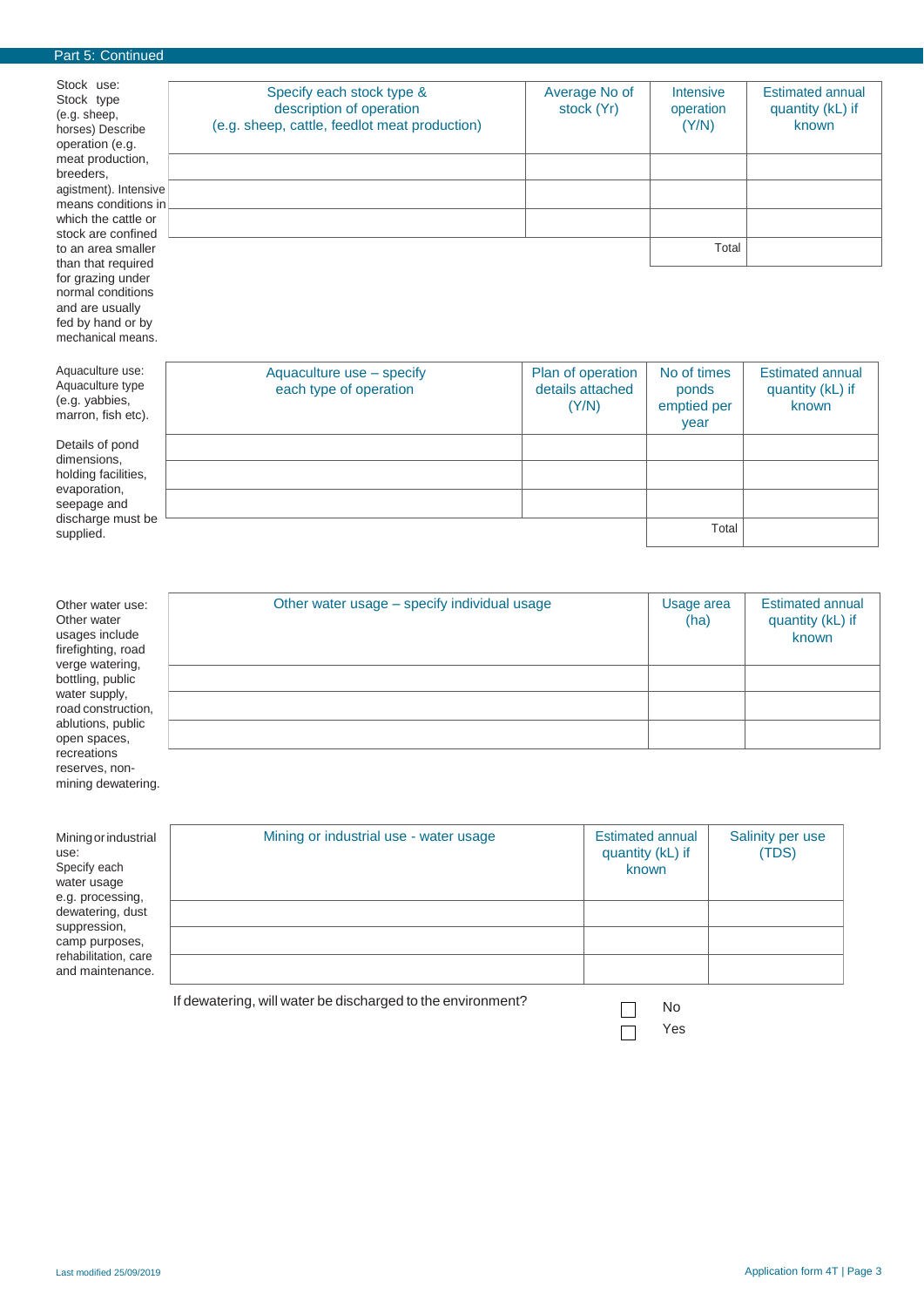|  |  |  | Part 6: Transferee(s) resources |
|--|--|--|---------------------------------|
|--|--|--|---------------------------------|

Do you have the resources (including financial) to undertake the proposed activities in relation to the licence?

| Yes                                                                                              | No.       |
|--------------------------------------------------------------------------------------------------|-----------|
| If no, what steps are you taking to undertake<br>the activities?                                 |           |
|                                                                                                  |           |
| Please indicate timeframe:                                                                       |           |
| Part 7: Other approvals                                                                          |           |
| Have you applied or do you intend to apply for approvals under the Environmental Protection Act? | No<br>Yes |

This includes:

Registration of premises, Works approval,

Licence to discharge to the environment, or

Permit to clear native vegetation

Please give details:

## Part 8 : Transferee location plan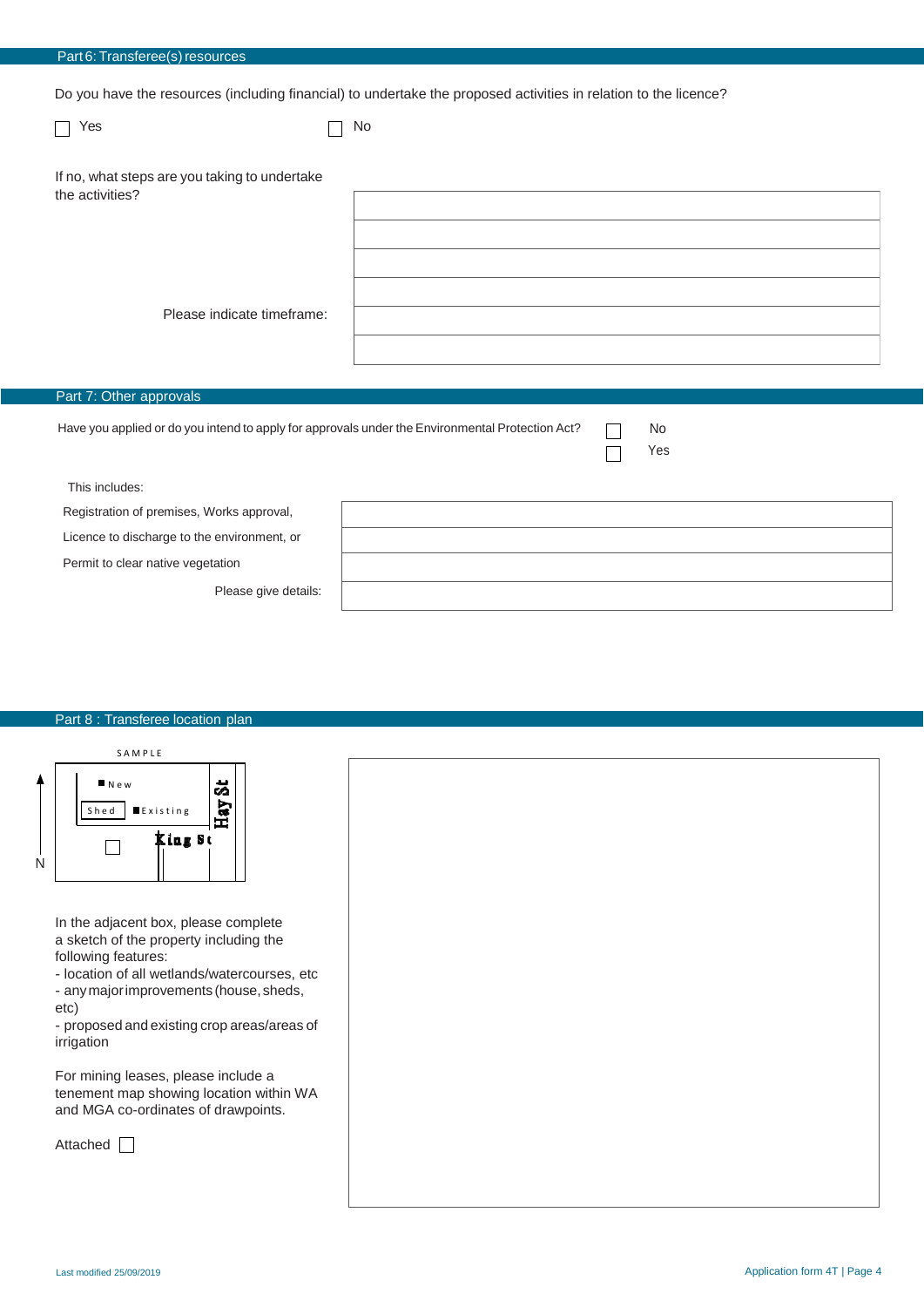| Part 9:                                                                                                              | Transferor(s) Details of Water Use                              |                                                      |                                             |                                 |                                                      |  |
|----------------------------------------------------------------------------------------------------------------------|-----------------------------------------------------------------|------------------------------------------------------|---------------------------------------------|---------------------------------|------------------------------------------------------|--|
| Transferor(s to complete below information where applicable:                                                         |                                                                 |                                                      |                                             |                                 |                                                      |  |
| 1 acre is equal to 0.4 ha                                                                                            | Where is the water to<br>be used?<br>Tick all that apply        | House<br>Industrial<br>Mining<br>Other               | Garden/lawn<br>Horticultural<br>Aquaculture | Fire fighting<br>Stock watering |                                                      |  |
| 1 $kL = 1000$ litres                                                                                                 |                                                                 | Area (for garden / lawn or other use)                |                                             |                                 | ha                                                   |  |
| Irrigation use:<br>Planting density<br>(number of plants<br>per hectare e.g. for<br>orchards, tree farms<br>$etc.$ ) | Irrigation use - specify each<br>crop type (ie carrots, apples) | <b>Planting density</b><br>(per ha)<br>if applicable | <b>Irrigation method</b>                    | Usage area (ha)                 | <b>Estimated annual</b><br>quantity (kL)<br>if known |  |
| Irrigation method<br>(e.g. sprinkler,<br>trickle, butterfly<br>sprinkler).                                           |                                                                 |                                                      |                                             |                                 |                                                      |  |
|                                                                                                                      |                                                                 |                                                      | Total                                       |                                 |                                                      |  |

Stock use: Stock type (e.g. sheep, horses) Describe operation (e.g. meat production, breeders, agistment). Intensive means conditions in which the cattle or stock are confined to an area smaller than that required for grazing under normal conditions and are usually fed by hand or by mechanical means.

Specify each stock type & description of operation (e.g. sheep, cattle, feedlot meat production) Average No of stock (Yr) Intensive operation (Y/N) Estimated annual quantity (kL) if known Total

| Aquaculture use:<br>Aquaculture type<br>(e.g. yabbies,<br>marron, fish etc).                              | Aquaculture use - specify<br>each type of operation | Plan of operation<br>details attached<br>(Y/N) | No of times<br>ponds<br>emptied per<br>year | <b>Estimated annual</b><br>quantity (kL) if<br>known |
|-----------------------------------------------------------------------------------------------------------|-----------------------------------------------------|------------------------------------------------|---------------------------------------------|------------------------------------------------------|
| Details of pond<br>dimensions,<br>holding facilities,<br>evaporation,<br>seepage and<br>discharge must be |                                                     |                                                |                                             |                                                      |
| supplied.                                                                                                 |                                                     |                                                | Total                                       |                                                      |

| Other water use:       |
|------------------------|
| Other water usages     |
| include firefighting,  |
| road verge watering,   |
| bottling, public       |
| water supply,          |
| road construction,     |
| ablutions, public open |
| spaces, recreations    |
| reserves, non-mining   |
| dewatering.            |

| Other water usage - specify individual usage | Usage area<br>(ha) | <b>Estimated annual</b><br>quantity (kL) if<br>known |
|----------------------------------------------|--------------------|------------------------------------------------------|
|                                              |                    |                                                      |
|                                              |                    |                                                      |
|                                              |                    |                                                      |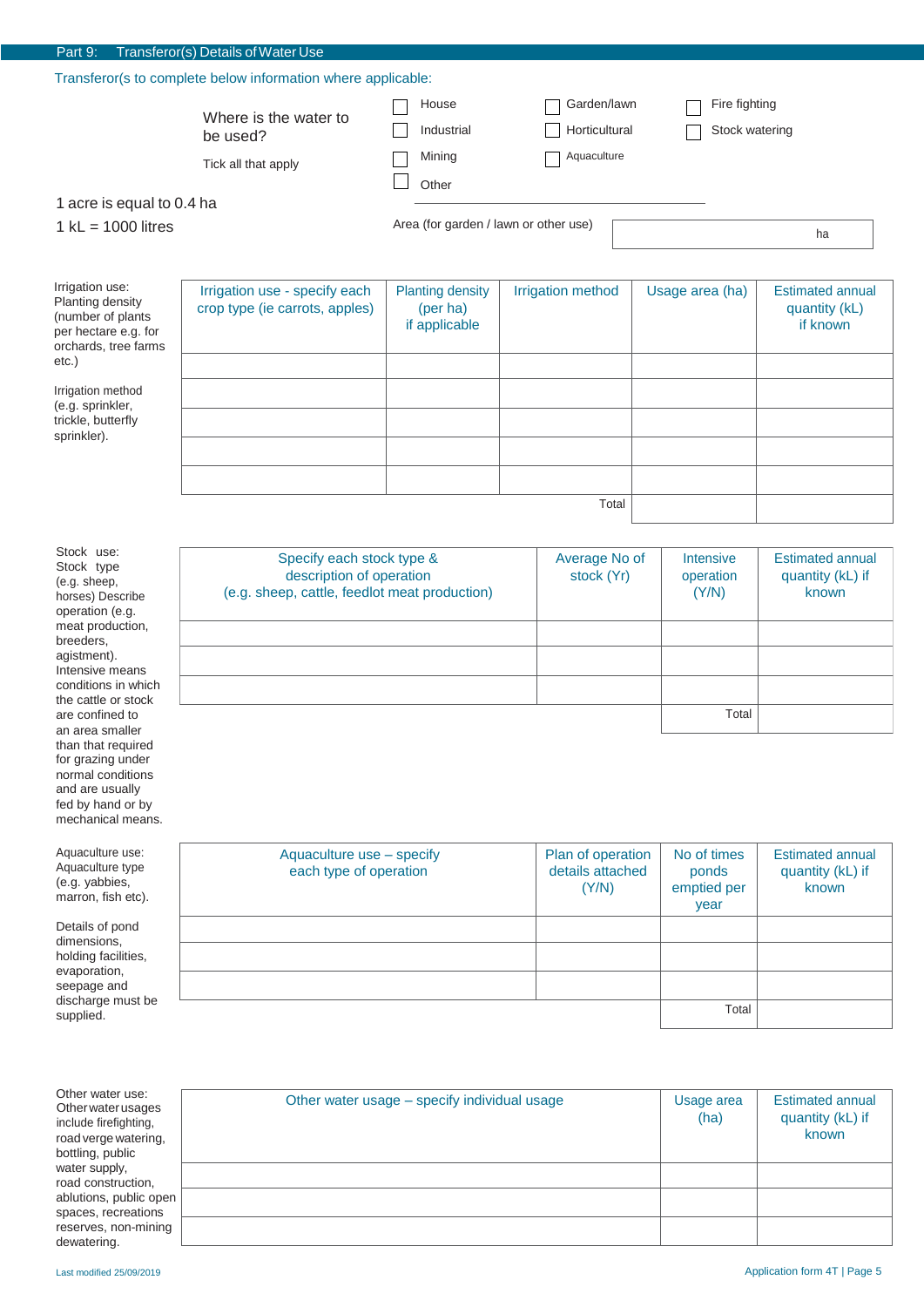| Part 9: | Continued |
|---------|-----------|
|---------|-----------|

| Mining or industrial<br>use:<br>Specify each<br>water usage<br>e.g. processing,<br>dewatering, dust<br>suppression,<br>camp purposes,<br>rehabilitation, care<br>and maintenance. | Mining or industrial use - water usage                      | Estimated annual<br>quantity (kL) if<br>known | Salinity per use<br>(TDS) |
|-----------------------------------------------------------------------------------------------------------------------------------------------------------------------------------|-------------------------------------------------------------|-----------------------------------------------|---------------------------|
|                                                                                                                                                                                   |                                                             |                                               |                           |
|                                                                                                                                                                                   | If dewatering, will water be discharged to the environment? |                                               |                           |

 $\Box$  Yes  $\Box$  No

## Part 10: Signature or seal of transferor(s) and transferee(s)

All persons named on and to be named on the licence(s) must provide their signature

By signing this form you are declaring that the statements on this form are true and correct

We hereby request that approval be given to the transfer of \_\_\_\_\_\_\_\_\_kilolitres in accordance with the information provided

## Signature of Transferor(s) Signature of Transferee(s)

| Name and position                                                                      |                                                                                                                  | Name and position                                  |                                                                           |  |  |
|----------------------------------------------------------------------------------------|------------------------------------------------------------------------------------------------------------------|----------------------------------------------------|---------------------------------------------------------------------------|--|--|
| Signature of applicant or person duly authorised to sign on behalf of the<br>applicant |                                                                                                                  | applicant                                          | Signature of applicant or person duly authorised to sign on behalf of the |  |  |
| Date:                                                                                  | (dd/mm/yyyy)                                                                                                     | Date:                                              | (dd/mm/yyyy)                                                              |  |  |
| <b>OR</b>                                                                              |                                                                                                                  |                                                    | <b>OR</b>                                                                 |  |  |
| Common seal or company seal<br>was hereby affixed in the presence of                   |                                                                                                                  |                                                    | Common seal or company seal<br>was hereby affixed in the presence of      |  |  |
|                                                                                        |                                                                                                                  |                                                    |                                                                           |  |  |
| Name and position                                                                      |                                                                                                                  | Name and position                                  |                                                                           |  |  |
|                                                                                        |                                                                                                                  |                                                    |                                                                           |  |  |
| Date:                                                                                  | (dd/mm/yyyy)                                                                                                     | Date:                                              | (dd/mm/yyyy)                                                              |  |  |
|                                                                                        | Please note: if you are signing on behalf of another person proof of your authority in writing must be provided. |                                                    |                                                                           |  |  |
|                                                                                        |                                                                                                                  | Please retain a copy of this form for your records |                                                                           |  |  |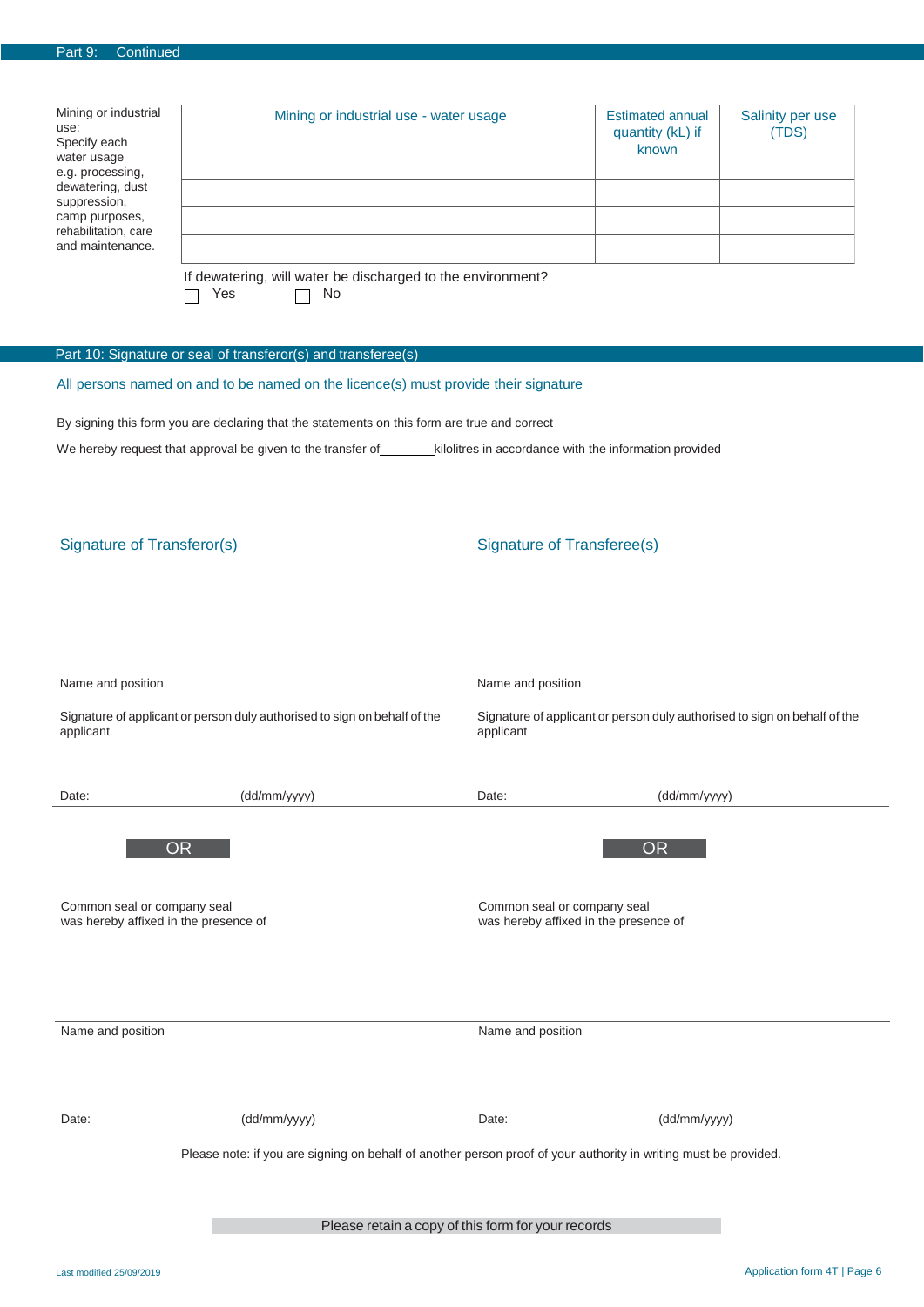A \$200 application fee applies to this application.

Evidence of payment is required before your application can be accepted.

Attach payment, receipt or transaction record with your application, or record your receipt number here

## **Payment options:**

Cheque/Money Order made payable to Department of Water and Environmental Regulation.

### **EFT/bank transfer to**

BSB: 066040

Account No: 18300113

Name of Bank: Commonwealth Bank of Australia.

Please include in the description the full name of licence holder

## **Credit card payment** (online) a[t www.dwer.wa.gov.au.](http://www.dwer.wa.gov.au/)

Select 'Make a payment' and follow the prompts (Biller Code 1568864) Please include :

> Full name (state the full name of the licence holder) Description of Payment (state the licence number) Contact phone No: (10 digits)

## **Office use only (to be completed before payment can be processed in Finance)**

| Application ID/ Instrument number :      |  |  |
|------------------------------------------|--|--|
| Date sent to Financial Services Section: |  |  |
| Officer name and location:               |  |  |
| Signature:                               |  |  |

## Important information

This application for a licence will not be accepted unless all required information in this form has been provided. Please use the attached checklists to ensure you have supplied all required documentation

Prior to the department granting a licence, documentation from the Office of State Revenue must be provided stating that duty has been paid on transfer of licence or entitlement, if the value is not included in the property sale or exempt.